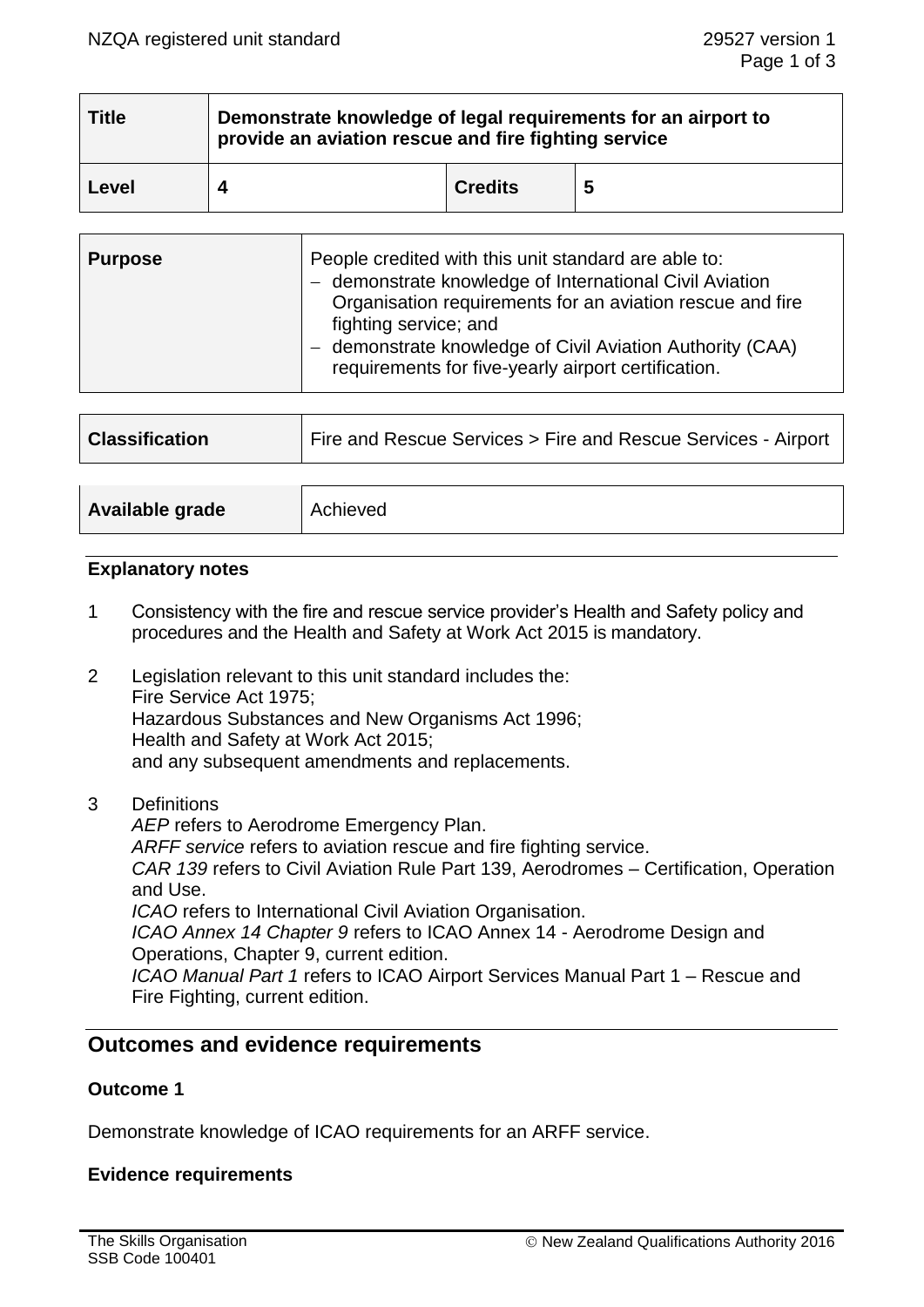- 1.1 Determine categories of airports in accordance with ICAO Annex 14 Chapter 9.
- 1.2 Determine extinguishing agent amounts and types in accordance with ICAO Manual Part 1*.*

# **Outcome 2**

Demonstrate knowledge of CAA requirements for five-yearly airport certification in accordance with CAR 139.

## **Evidence requirements**

- 2.1 Describe how each airport develops its exposition for five-yearly certification.
	- Range AEP, rescue and fire fighting category determination, rescue and fire fighting extinguishing agents, rescue and fire fighting vehicles, rescue and fire fighting personnel requirements, rescue and fire fighting response capability, rescue and fire fighting operational requirements.
- 2.2 Explain how each airport complies with CAA requirements to develop its AEP for five-yearly certification.

| <b>Planned review date</b> | 31 December 2021 |
|----------------------------|------------------|
|                            |                  |

### **Status information and last date for assessment for superseded versions**

| <b>Process</b> | <b>Version</b> | <sup>1</sup> Date | Last Date for Assessment |
|----------------|----------------|-------------------|--------------------------|
| Registration   |                | 16 June 2016      | N/A                      |

### **Consent and Moderation Requirements (CMR) reference** | 0039

This CMR can be accessed at [http://www.nzqa.govt.nz/framework/search/index.do.](http://www.nzqa.govt.nz/framework/search/index.do)

### **Please note**

Providers must be granted consent to assess against standards (accredited) by NZQA, before they can report credits from assessment against unit standards or deliver courses of study leading to that assessment.

Industry Training Organisations must be granted consent to assess against standards by NZQA before they can register credits from assessment against unit standards.

Providers and Industry Training Organisations, which have been granted consent and which are assessing against unit standards must engage with the moderation system that applies to those standards.

Requirements for consent to assess and an outline of the moderation system that applies to this standard are outlined in the Consent and Moderation Requirements (CMRs). The CMR also includes useful information about special requirements for organisations wishing